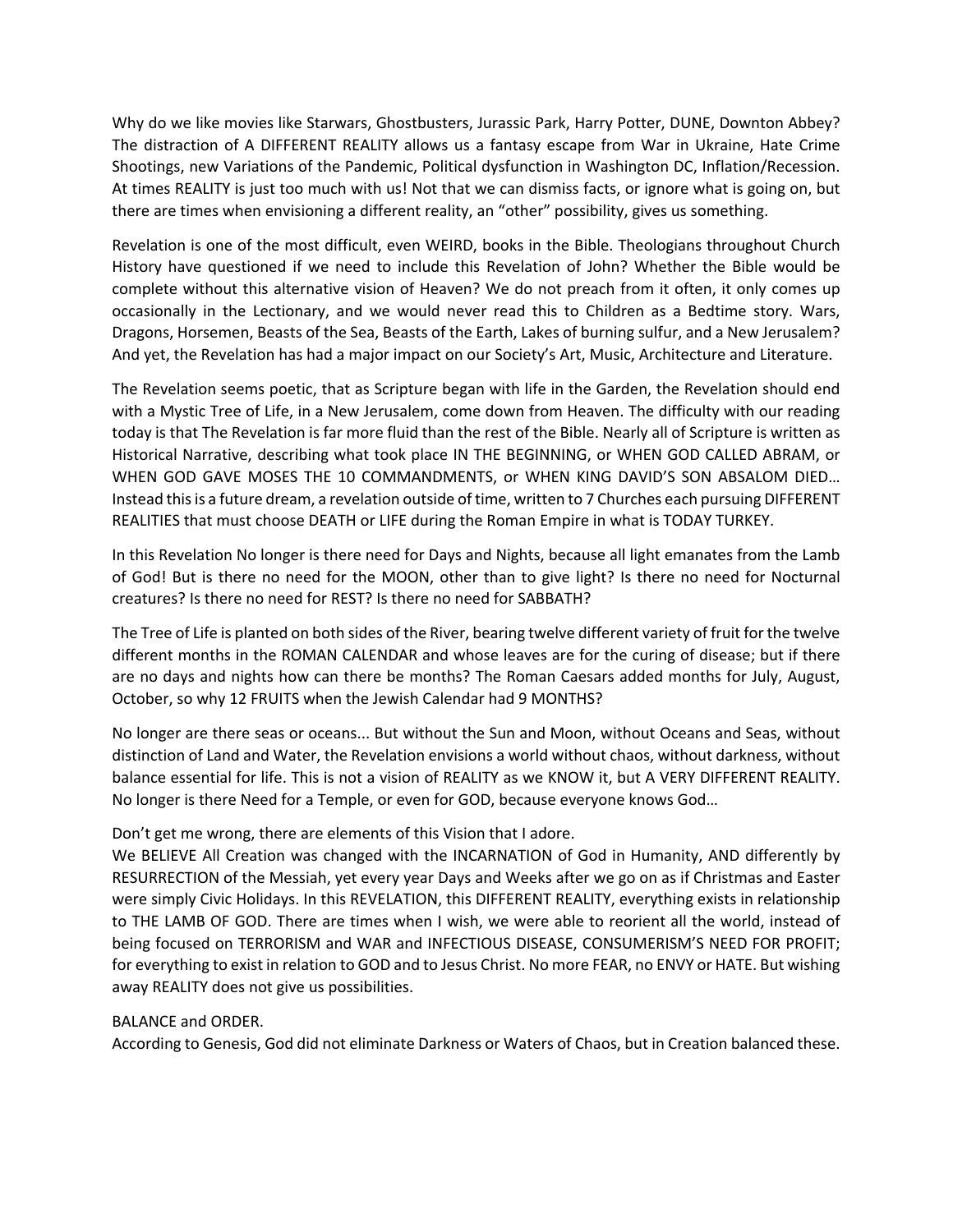The Bible in its present form begins with Genesis, which is not our CULTURE's scientific explanation of the creation of the world; but I have always been intrigued that 8,000 years before Charles Darwin was born, the Ancient Hebrews understood the interdependence, the conditional balance of life and the Order of Creation!

Thousands of years ago, they understood that in order for human life to exist, there first had to have been smaller mammals,… SO in truth human beings were created to serve as companions for dogs and cats! BEFORE which, there needed to have been birds and fish and insects;

BEFORE which, in order for life to exist there first were needed to be plants;

BEFORE which, there needed to be seasons, cycles of the planets and tides of oceans, day and night; BEFORE which there needed to be a separation of dry land from waters;

BEFORE which the world needed to have an atmosphere, a Firmament in the Heavens;

BEFORE which there first needed to be a separation of light from dark.

Not only a CONDITIONAL REALITY, but where modern scientific thought reasoned that prior to all these things they theorized there must have been a BIG BANG, a cataclysmic combination of gases, which accidently occurred precisely in the right way for life to be possible; INSTEAD the ancient Hebrews concluded that before anything else, rather than an accident occurring with precision, BEFORE anything else THERE HAD TO HAVE BEEN GOD.

Everything which follows, all of the TORAH, the Histories, the Psalms, Proverbs and Prophets, the Gospel accounts of the life and death and resurrection of Jesus, all the Letters, the whole history of the world is based on that Origin, that Before there was anything else there was God! All HUMAN REALITY and all the rest of the BIBLE evolves from that. GOD LOVED US FOR US TO CHOOSE TO LOVE GOD & ONE ANOTHER.

Throughout ALL of SCRIPTURE prior to the REVELATION OF JOHN, there is a VITALITY, an IMPORTANCE to HUMAN FREEDOM OF WILL. The Bible, our REALITY would have been far simpler without FREE WILL, if GOD Created us absolutely GOOD, aware that we are dependent on GOD. But if that were the case, there would be no need for LOVE, for TRUST, for FAITH. GOD would create everything as needed, and we would only go through the motions of life, AS IF living, rather than truly being alive and aware.

It seems as though most of the FUTURIST FANTASY books and Films describe a Dystopia, where BEFORE THESE THINGS the planet CHANGED to not have enough FOOD, or WATER, where WAR has irreparably changed HUMANITY. Long before HG Wells, Dante, John Bunyan, William Blake, Ray Bradbury, Isaac Asimov or Frank Herbert, John offers us this glimpse, this REVELATION of a DIFFERENT REALITY. In this Revelation there is only absolute Good, separate from a burning lake of absolute Evil, so CHOOSE; there is a choice for LIFE or DEATH. According to the Revelation, there is no balance between these, one must win and the other will lose, you cannot be a little bit sinful. We do live in a scary world. No wonder people are drawn to visions of an apocalypse. The same outcomes in John's REVELATION are our fears today: The Four Horsemen of Domination, War, Famine, Disease.

Someone described to me, that their family member had decided on a DIFFERENT REALITY. The Doctor claimed that they were in excellent health. At 102 they still had all their faculties. But they no longer had their spouse, the love of their life. They no longer had their peers or siblings, engagements or responsibilities. Even their cat had passed. Most of their Hearing was gone, Food no longer tasted good, nor were there smells, and the world had closed in. They decided to give up eating and moving. They did not especially want to die, they just did not care about trying any more. A DIFFERENT REALITY. I hope that if we chose different realities, they are realities of HOPE, of FAITH and TRUST, of challenge and possibility.